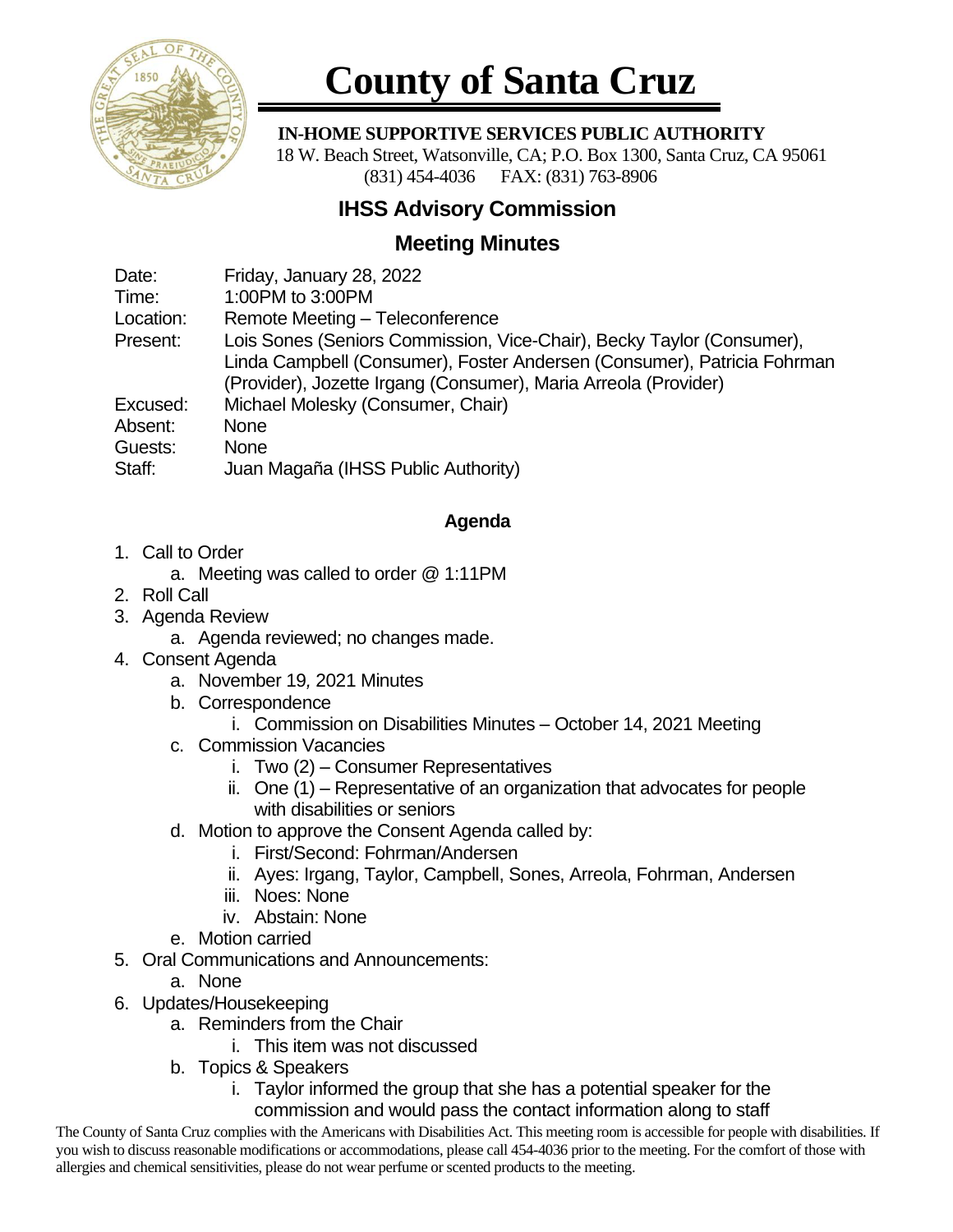- 7. IHSS Advisory Commission Meeting Location (AB 361)
	- a. The commission reviewed the AB 361 findings and determined the need to continue holding meetings remotely.
	- b. Motion to approve the AB 361 findings and hold the next IHSS Advisory Commission meeting remotely was called by:
		- i. First/Second: Fohrman/Andersen
		- ii. Ayes: Taylor, Sones, Irgang, Campbell, Arreola, Fohrman, Andersen
		- iii. Noes: None
		- iv. Abstain: None
	- c. Motion carried
- 8. Biennial Report
	- a. Staff presented the draft biennial report with the commission. Report was reviewed and a motion was called to approve and submit the biennial report to the Board of Supervisors.
		- i. First/Second: Fohrman/Irgang
		- ii. Ayes: Taylor, Sones, Andersen, Campbell, Arreola, Fohrman, Irgang
		- iii. Noes: None
		- iv. Abstain: None
	- b. Motion carried
- 9. IHSS Program Updates
	- a. Staff provided the following IHSS program updates:
		- i. Local increase in provider wages went into effect 1/1/2022, increasing the hourly wage from \$15.75 to \$17.75.
		- ii. The Governor's January budget includes proposal for a permanent provider back up system with \$2/hr wage differential beginning 7/1/2022.
		- iii. We are working on getting our registry application online.
		- iv. A \$500 one-time care economy payment for IHSS and WPCS providers who worked at least two months between March 2020-March 2021 started going out end of January.
		- v. Beginning next month, Electronic Services Portal users will no longer be able to use Microsoft Internet Explorer as their web browser, alternatives include Microsoft Edge or Google Chrome.
		- vi. Program staff continue to do the bulk of reassessments and intake assessment by phone with a shorter visit to the home due to the current COVID surge.
- 10.Public Authority Updates
	- a. Staff provided the following Public Authority updates
		- i. Two new Extra Help Social Worker I staff will begin next week. Their primary work assignment will be piloting an internal provider recruitment effort to encourage individuals already enrolled as providers who are working less than full time for a non-relative provider to join our registry.
- 11.Subcommittee Reports
	- a. Legislative/Advocacy (Molesky) No report out
	- b. Website (Vacant)
	- c. CICA Conference Calls (Campbell)
		- i. Campbell reported the following information:
			- 1. Kim Rothchild was introduced as the new California Association of Public Authorities Executive Director.
			- 2. A representative from the California Foundation on Independent Living Centers provided information on IHSS advisory councils and